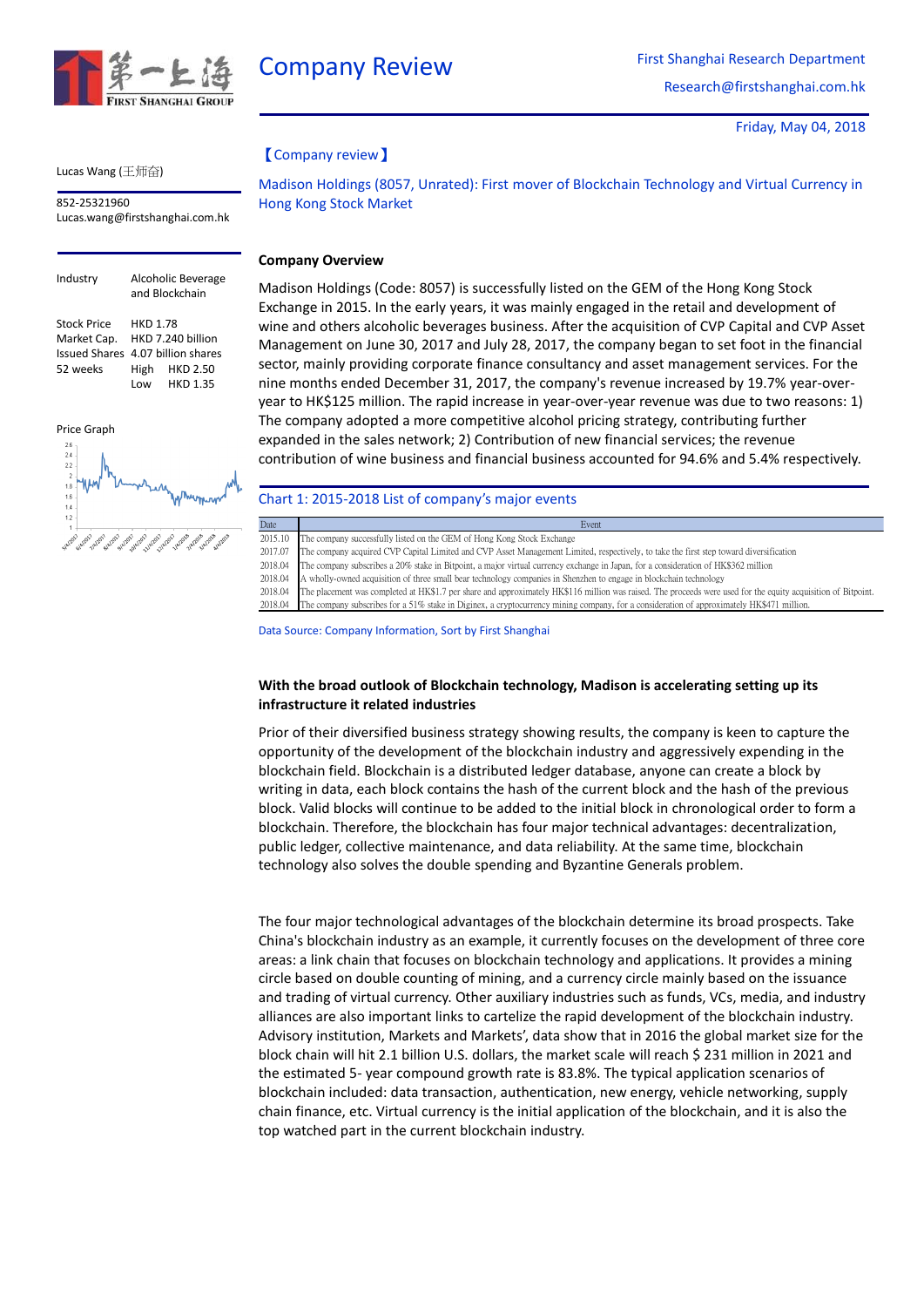

Data Source: Company Information, Sort by First Shanghai

#### **Acquired Japan's major virtual currency exchange - Bitpoint**

Due to the rapid development of the blockchain industry, Madison has speeded up significantly in the field of blockchain technology and virtual currency. On March 30, 2018, the company announced that it will acquire a 20% stake in Bitpoint, a Japanese virtual currency exchange platform, with a consideration of HK\$362 million. As one of the most active markets for virtual currency trading in the world, Japan introduced a virtual currency exchange license system in 2017, along with that they recognized virtual currency as a legal settlement method. Japan's standardized supervision, high liquidity, and stable policies make the relevant transaction licenses valuable. Bitpoint received the virtual currency trading platform license issued by the Japan Financial Services Agency in September 2017. It is the only one of the 16 exchanges that obtained this license. After obtaining relevant licenses, Bitpoint has gradually gained the recognition from investors. The number of members increased from 14,000 in September 2017 to 40,000 in February 2018 and the transaction volume has increased significantly. At the same time, the company upgraded the trading system at the end of 2017, it has significantly shortened the time lag between transaction orders and settlement. With the system enhancement, Bitpoint's risk of exposure to the positions has decreased, and the company's team has a wealth of trading experience and hedging the risks. Therefore, the performance of the company has been significantly improved. In the ten months ended January 31, 2018, Bitpoint recorded revenues and profits of approximately HK\$188 million and HK\$132 million respectively, it has turned from losses into profits.

According to the Vendor's valuation report, Bitpoint will continue its strong growth this year. It is expected that Bitpoint's revenue and net profit for the year ending March 31, 2019 will reach HK\$1.564 billion and HK\$1.006 billion, respectively. (The key assumptions: Average number of customers will increase 3,000 per month, the monthly revenue of a single customer is approximately HK\$3,041 and OPEX has increased by approximately HK\$18 million. With that in mind, the valuation of the company's acquisition is only P/E 1.8 times.

#### **Acquired a Shenzhen Three Bears technology company**

On April 19, 2018, the company announced its acquisition of 100% equity interest in China Shenzhen three bear technology company. The transaction price was HK\$1.10 billion, which was paid in cash and shares (the cash portion was not more than 20% of the total consideration, and the share price was not More than HK\$1.8). The Three Bears technology company is principally engaged in the sales and development of mobile applications and software products based on mobile Internet technology and blockchain technology. According to public information, the founding teams of the three bears technology company mainly came from Tencent. The team had developed and launched a variety of explosive card games, such as Happy Landlords and Happy Mahjong. With that portfolio on hand and a large number of registered members, the three bears technology company has an advantage of transforming their business into a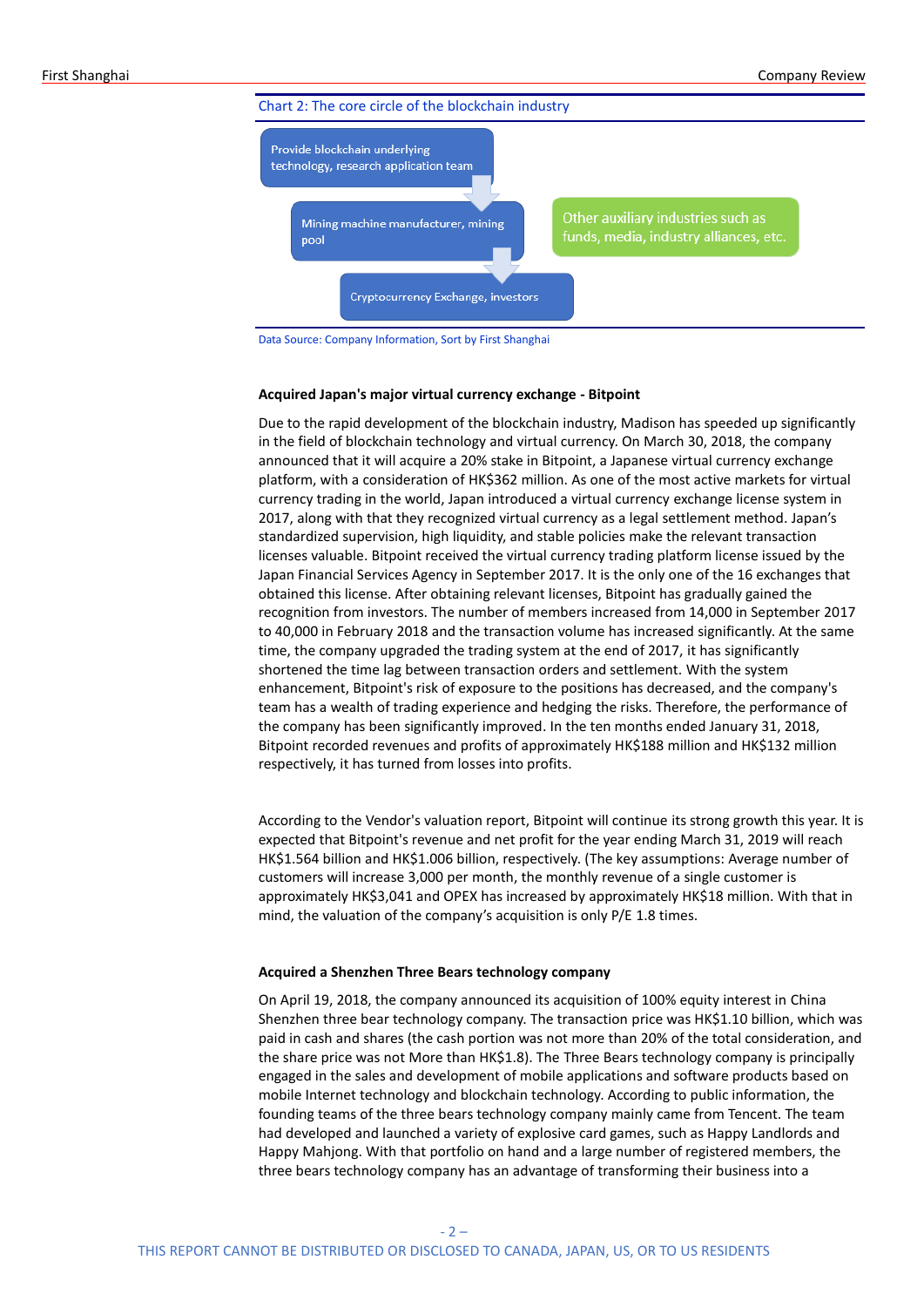platform based on blockchain technology and have competitive edge compare to others mobile APP companies. The company believes that the characteristics of the blockchain enable it to address defects in traditional financial services such as monopoly on central platforms, opaque processes, and asymmetric information. Madison hopes to further explore blockchain technology in finance, leveraging on the expertise and experience of three bears to create a complete ecosystem including virtual assets transactions, custody, payment and settlement and other financial intermediary services. According to the announcement, three bear technology companies achieved revenue of RMB 109 million in 2017, an increase of 5.06 times year-overyear and a net profit of RMB 70 million, a year-over-year increase of 11.07 times. The valuation of the company's acquisition is approximately 13.20 times.

### **Acquisition of cryptocurrency mining company Diginex**

On April 26, 2018, the company announced that it had acquired a 51% stake in Diginex, a cryptocurrency mining company. The transaction price was 60 million US dollars (10 million in cash, and the remaining 50 million was paid by way of issuance of shares at a price of 1.84 Hong Kong dollars per share). At this stage, Diginex has a managed 2.2 MW data center in Asia and Europe. It uses a high-performance GPU (graphics processing unit) mining machine to mine the Ethereum. As one of the two mainstream mining methods, GPU mining machines have certain disadvantages in efficiency compared with ASIC mining machines, but they have relatively longer lifespan and can be used to mine other currencies, so companies can meet market demand. Choose to explore different currencies. As the market's interest in virtual currencies continues to grow, the demand for mining facilities will continue to increase. Due to the lower cost of mining in Europe and the richer sources of renewable energy, Diginex plans to add up to 150 megawatts in the data centers at Europe. According to the announcement, Diginex's net loss for the year ended 31 March 2018 was approximately HK\$124.83 million.

### Chart 3: Top 10 virtual currencies by Market Capitalization

|                         | Watchlist<br>Cryptocurrencies - |                             | $USD -$    |                 |                           |              | Next $100 - 1$   |
|-------------------------|---------------------------------|-----------------------------|------------|-----------------|---------------------------|--------------|------------------|
| $-\pi$                  | Name                            | Market Cap                  | Price      | Volume (24h)    | <b>Circulating Supply</b> | Change (24h) | Price Graph (7d) |
| $\mathbf{1}$            | <b>Bitcoin</b>                  | \$160,479,817,380           | \$9,432.70 | \$8,804,700,000 | 17,013,137 BTC            | 3.17%        |                  |
| $\overline{c}$          | Fthereum<br>٠                   | \$74,717,032,292            | \$753.15   | \$3,604,060,000 | 99.206.308 ETH            | 10.73%       |                  |
| $\overline{\mathbf{3}}$ | $\bullet$ Ripple                | \$34,396,579,834 \$0,878498 |            | \$604,890,000   | 39.153.851.043 XRP *      | 3.17%        |                  |
| 4                       | <b>BDI Bitcoin Cash</b>         | \$25,929,532,930 \$1,515.67 |            | \$1,203,590,000 | 17, 107, 638 BCH          | 4.07%        |                  |
| -5                      | $\triangle$ FOS                 | \$14,787,050,460            | \$17.75    | \$2,011,170,000 | 832.904,338 EOS *         | $-4.97%$     |                  |
| 6                       | $\infty$<br>Cardano             | \$9,754,463,967             | \$0.376227 | \$291,872,000   | 25,927,070,538 ADA *      | 1.31%        |                  |
| $\overline{\tau}$       | @ Litecoin                      | \$9.142.335.711             | \$162.20   | \$544,113,000   | 56.364.238 LTC            | 8.88%        |                  |
| 8                       | $\mathcal{L}$<br>Stellar        | \$8.134.241.795 \$0.437986  |            | S69.478.600     | 18,571,921,923 XLM *      | $-0.17%$     |                  |
| 9                       | <sup>心</sup> IOTA               | \$7,179,637,902             | \$2.58     | \$342,606,000   | 2,779,530,283 MIOTA *     | 20.81%       |                  |
| 10                      | <b>R</b> NEO                    | \$5,751,265,000             | S88.48     | \$190,194,000   | 65,000,000 NEO *          | 5.74%        |                  |

Data Source: CoinMarketCap

#### Chart 4: Ethereum prices rebound



Data Source: CoinMarketCap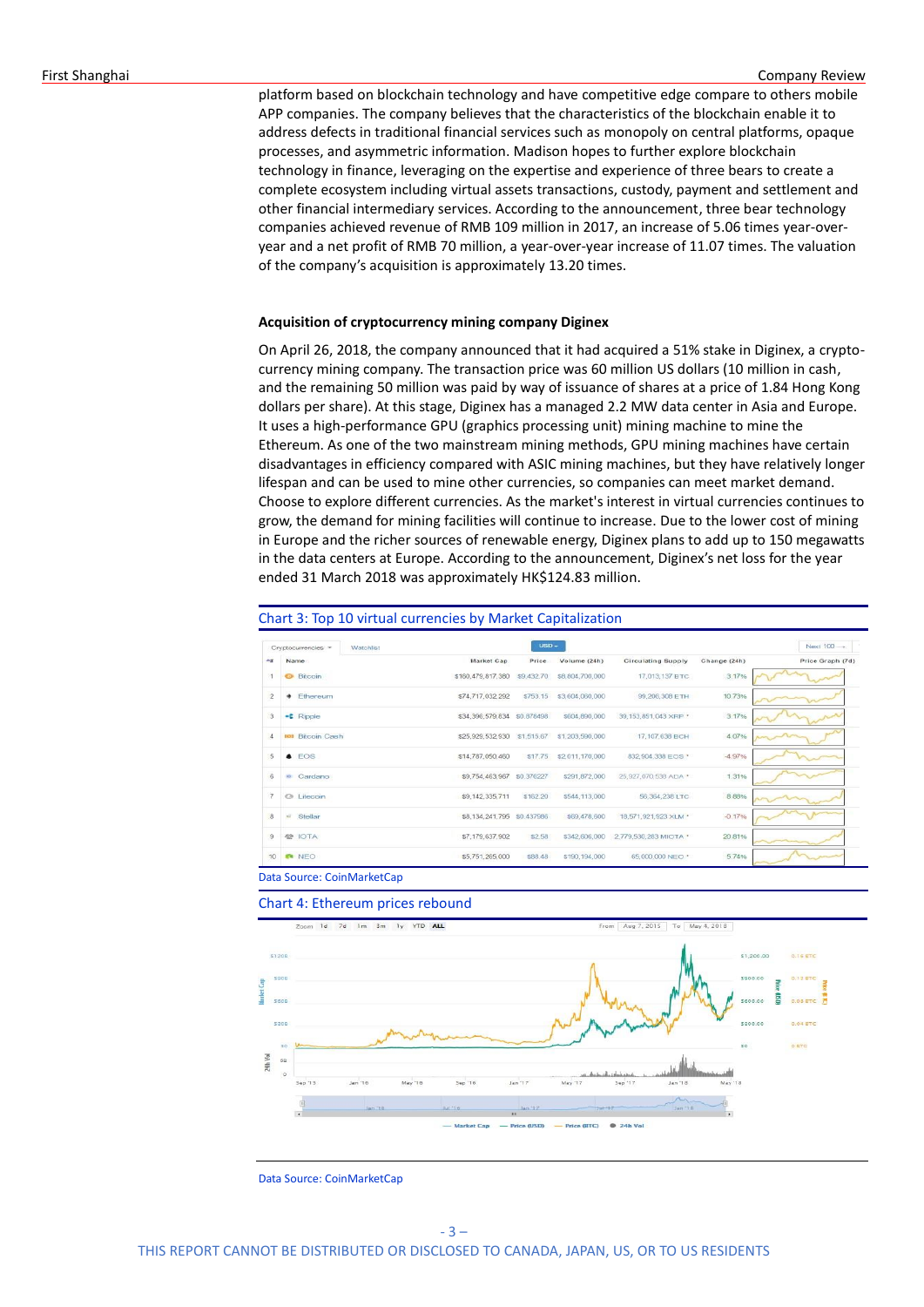### **The first mover in Hong Kong stock market blockchain technology and virtual currency**

After completing the above three acquisitions, the infrastructure for Madison's further development in the blockchain has been set. From the downstream, virtual currency exchange extends to the upstream, currency mining. Madison's current business model including the provision of virtual currency trading services, income from trading platform service; using derivative products such as futures, etc.to lock-in the future cash flow of mining virtual currency and collect stable rents and management fees through renting out the mining capacity. In addition, the company believes that HPC (High Performance Computing) has higher profit margins than mining of about 3-4 times. The proportion of HPC business contributing to company's profits will continue to increase. Development of the blockchain industry is reckless, with the leading vision and the first mover advantages, Madison is believed to be paid off in the company's in a near future.